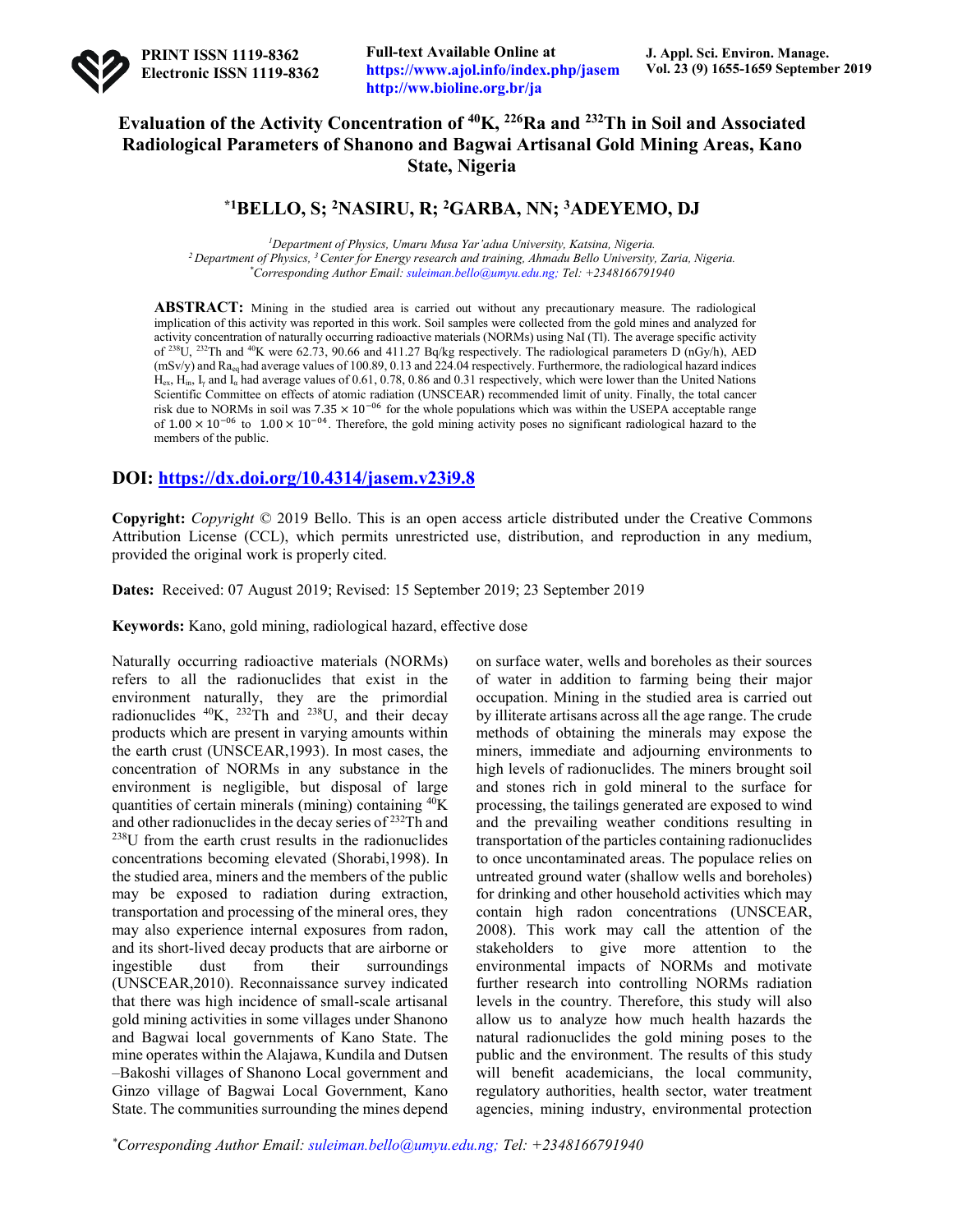#### **MATERIALS AND METHODS**

*Sample collection:* Reconnaissance survey indicated that the artisanal gold mining activities within Shanono and Bagwai local Governments of Kano state were carried out in four villages namely; Alajawa, Kundila, Dutsen Bakoshi (under Shanono) and Ginzo village (under Bagwai). The selection of the sampling locations was based on the accessibility to the public and proximity to the mine. The sampling strategy that was adopted for the samples collection was random (ASTM, 1983, 1986; IAEA, 2004 and USEPA, 1989). Forty (40) soil samples were collected from within the mines area, farm lands and residential villages. Each sample was sealed in a polyethylene bag, firmly tied and labelled to avoid cross contamination. The samples were transferred to the Radiation Biophysics laboratory at Centre for energy research and training, Ahmadu Bello University, Zaria.

*Sample preparation:* The samples were spread on cardboard sheets and all foreign materials were removed, they were then oven dried at a temperature of about 110˚C for 12-18hours. The samples were then grinded into a fine powder and sieved using 2mm sieve. The homogenized samples were filled into 25g plastic containers (7.2cm diameter by 6cm height) which were hermetically sealed with the aid of PVC tape to prevent the escape of airborne  $^{222}$ Rn and  $^{220}$ Rn from the samples. The dimensions of the plastic containers were chosen in such a way that it suited the optimal soil mass of 350g for analysis of bulk samples. The samples were sealed and stored for over 24 days to allow secular equilibrium to be reached between radon and its daughters. The IAEA reference materials for gamma spectrometry (RGK-1, IAEA-448 and RGTh-1) were prepared in the same manner as the samples.

*Sample analysis:* The samples were analysed using NaI(Tl) detector situated at low background laboratory of center for energy research and training, Ahmadu Bello university, Zaria. The detector has a 6cm thick lead shield, cadmium lined assembly with copper sheets for the detection of background radiation. The detector has pulse resolving time of about 0.25s, an incorporated preamplifier and a 1kV external source which permits its use for high counting rates. The detector was coupled to a computer based multichannel analyser Maestro program from ORTEC

for the acquisition and analysis of the gamma spectra. The detector was calibrated with the prepared IAEA reference materials RGK-1, IAEA-448 and RGTh-1 for the quantitative determination of  $^{40}K$ ,  $^{238}U$  and  $232$ Th respectively in the soil samples. Each of the prepared samples was counted for 30,000seconds in the outlined detector geometry in order to mitigate the influence of background radiation from radioactive contaminants within the shielding materials of the detector assembly. The obtained data in counts per second were converted to conventional units of Bq/kg using calibration factors to determine the activity concentration of <sup>226</sup>Ra (<sup>238</sup>U), <sup>232</sup>Th and <sup>40</sup>K.

*Assessment of annual effective doses:* Absorbed dose rate in the air  $(D)$  in nGyh<sup>-1</sup> at 1 meter above the ground surface was calculated from the mean radioactivity concentrations of the <sup>226</sup>Ra  $(^{238}U)$ , <sup>232</sup>Th and  $40K$  (Bqkg<sup>-1</sup>) in the soil samples using equation 1 (UNSCEAR, 2000). The annual effective dose due to external gamma radiation (AEDγ) from <sup>226</sup>Ra (<sup>238</sup>U), 232Th and 40K was computed using equation 2 by employing dose conversion coefficients  $(0.7 \text{ Sv. Gy}^{-1})$ and outdoor occupancy factor (0.2) (UNSCEAR, 2000). The annual effective dose  $(AED<sub>ina</sub>)$  from ingestion of <sup>226</sup>Ra (<sup>238</sup>U), <sup>232</sup>Th and <sup>40</sup>K through soil, was estimated from the mean activity concentrations of each individual radionuclides using equation 3 (UNSCEAR, 2000). The total effective dose to individual members of the public was calculated using ICRP dose formula (ICRP, 2012).

$$
D\left(\frac{nGy}{h}\right) = 0.462A_{Ra} + 0.604A_{Th} + 0.0417A_k.
$$
 1

$$
AED\gamma \, \left(\mu \frac{sv}{y}\right) = D\,\left(\frac{nGy}{h}\right)x\,8760h\,x0.2 * \frac{0.7Sv}{Gy}x\,10^{-3} \quad 2
$$

$$
AED_{ing}\left(\frac{mSv}{y}\right) = A_RIR_{ing}\sum_{j=1}^{3} DCF_{ing}
$$

Where,  $A_{Ra}$ ,  $A_{Th}$  and  $A_k$  are the activity concentration of  $226Ra$  ( $238U$ ),  $232Th$  and  $40K$ , respectively. The dose coefficients in units of nGyh-1 per Bq.kg-1 were taken from the (UNSCEAR, 2000).  $A_R$ = the mean activity concentration of radionuclides in a sample (Bq/kg);  $IR_{ing}$ = the soil, consumption rate per year which had a value of 100kg/year (DEA, 2010). DCF<sub>ing</sub>= the effective dose coefficient in Sv.Bq-1 for the ingestion of natural radionuclides <sup>226</sup>Ra (<sup>238</sup>U), <sup>232</sup>Th and <sup>40</sup>K with values of  $4.50 \times 10^{-08}$ , 2.30  $\times$  $10^{-07}$  and  $6.20 \times 10^{-09}$  respectively (ICRP, 2012).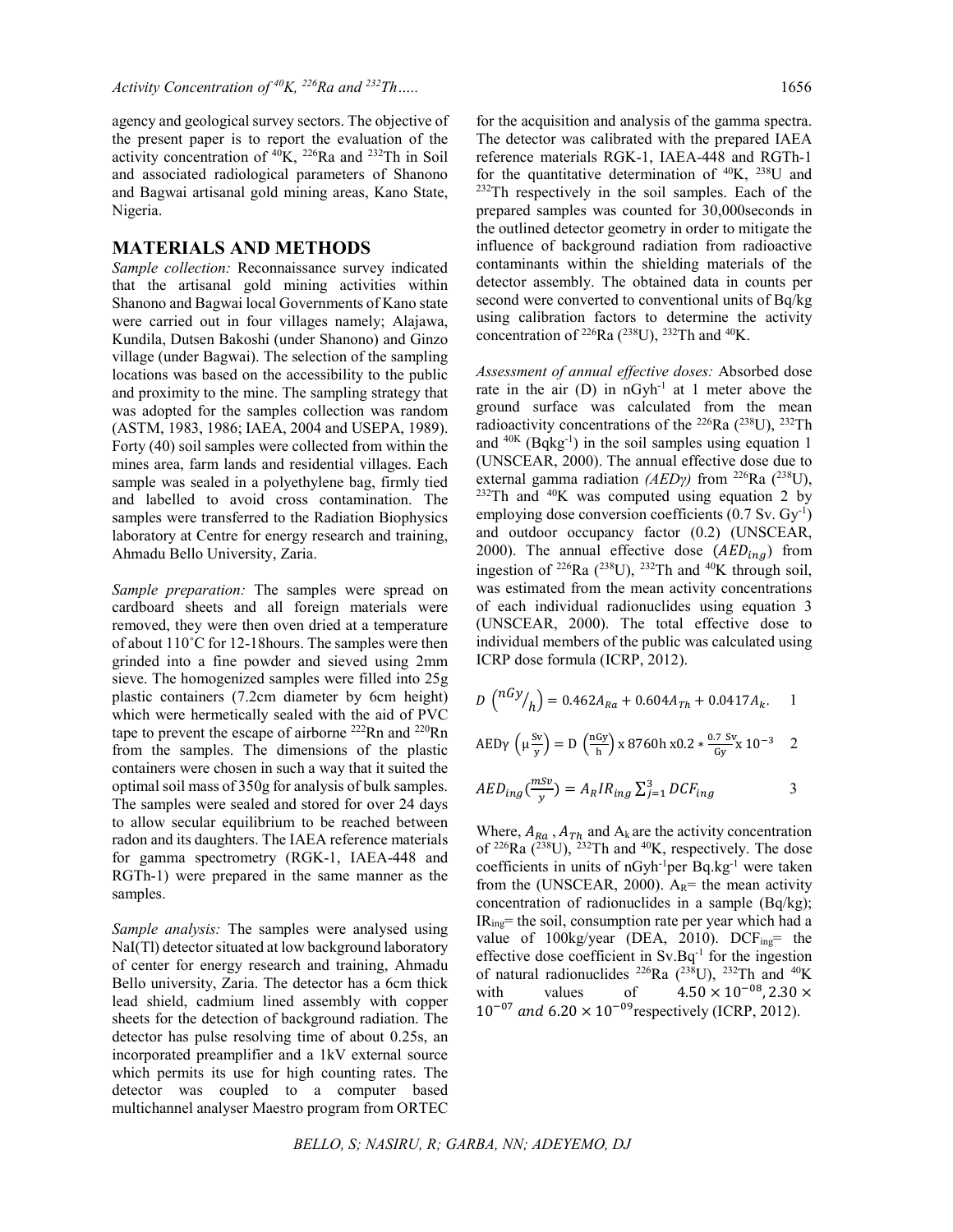*Assessment of radiation hazard indices:*Radium equivalent activity (Raeq*)* was used as a common radiological index to provide the actual activity level of NORMs in the sample due to their non-uniform distribution. It is a widely used index to assess the radiation hazards which was estimated on the fact that  $370$  Bq.kg<sup>-1</sup> of  $226$ Ra, 259 Bq.kg<sup>-1</sup> of  $232$ Th and 4810 Bq.kg<sup>-1</sup> of  $40$ K produce the same gamma-ray dose rate. Raeq was computed using equation 4, it has a permissible maximum value of 370 Bq.kg<sup>-1</sup> which corresponds to an effective dose of 1 mSv for the general public (UNSCEAR, 2000). External and internal hazard indices ( $H_{ex}$  and  $H_{in}$ ) were used to estimate the external and internal hazards that could arise from the use of the soils as building material, these indices were computed using equation 5 and 6 respectively as proposed by UNSCEAR, 2000. Furthermore, Gamma and alpha indices  $(I_{\gamma}$  and  $I_{\alpha}$ ) were used to estimate the excess  $γ$  and  $α$  radiation due to NORMs and radon inhalation originating from the soil samples that could be used as building materials. They were estimated using equation 7 and 8 respectively (Asaduzzaman *et al*., 2016; Xinwei *et al*., 2006). For radiation protection purposes, each value of external, internal, gamma and alpha hazard indices must not exceed the limit of unity. The maximum value of  $H_{ex}$  equal to unity corresponds to the upper limit of radium equivalent activity 370  $Bq.kg^{-1}$ .

$$
Ra_{eq} = A_{Ra} + 1.43A_{Th} + 0.077A_k
$$

$$
H_{ex} = \frac{A_{Ra}}{370} + \frac{A_{Th}}{259} + \frac{A_K}{4810}
$$
 5

$$
H_{in} = \frac{A_{Ra}}{185} + \frac{A_{Th}}{259} + \frac{A_K}{4810}
$$
 6

$$
I_{\gamma r} = \frac{A_{Ra}}{150} + \frac{A_{Th}}{100} + \frac{A_K}{1500} \qquad \quad 7
$$

$$
I_{\alpha} = \frac{A_{Ra}}{200 \left(\frac{Bq}{kg}\right)}\tag{8}
$$

Where,  $A_{Ra}$ ,  $A_{Th}$  and  $A_k$  are the activity concentration of  ${}^{226}Ra$ ,  ${}^{232}Th$  and  ${}^{40K}$  in Bq.kg<sup>-1</sup>

*Assessment of cancer and hereditary risks:* The cancer and hereditary risks due to low doses were estimated using equation 9 and 10 respectively based on ICRP, 2007 cancer risk assessment methodology. The lifetime risks (70 years) of fatal cancer were based on the hypothesis of linearity of dose and effect without any threshold. The nominal risk coefficients for low doses and low dose rates were adopted from ICRP, 2007.

$$
FCR = total AED (Sv) * CNR factor...9
$$

 $HR = total AED (Sv) * HNR factor...10$ 

Where:  $FCR = \text{fatality cancer risk}$ ;  $CNR$ : Cancer nominal risk;  $HR = hereditary risk$ ,  $HNR = hereditary$ nominal risk

### **RESULTS AND DISCUSSION**

*Radiological implications:* Table 3 presented the summary statistics of the activity concentration (Bq/kg) of the naturally occurring radioactive materials  $(^{238}U/^{226}Ra, ^{232}Th$  and  $^{40}K)$  in soil from the goldmines and the associated radiological parameters. The average activity concentration of  $^{226}$ Ra,  $^{232}$ Th and  $^{40}$ K in the goldmine soils were 62.73, 90.66 and 411.27 Bq/kg respectively; this values were higher than the control values of 26.97, 33.12, 130.41 Bq/kg and also higher than the worldwide average activity concentrations values of 35, 30 and 400 Bq/kg respectively (UNSCEAR, 2000). The absorbed dose rate in air had an average value of 100.89 nGy/hr which was higher than the recommended maximum value of 59nGy/hr (UNSCEAR, 2000). Despite that, the soils were radiologically safe due to the fact that the absorbed dose rate is inconsiderate of the occupancy factor and hence could not be a direct measure of risk. The average total AED and radium equivalent activity were 0.13 mSv/year and 224.04 Bq/kg respectively; this values were lower than the UNSCEAR recommended limits of 1mSv/year and 370 Bq/kg for members of the public (UNSCEAR, 2000). The hazard indices Hex, Hin,  $I_{\gamma}$  and I $\alpha$  had their average values lower than the threshold of unity, which demonstrated the validity of using the soil from the goldmines in construction and other activities. The total fatality and hereditary cancer risk was  $7.35 \times$  $10^{-06}$  for whole population ages and  $5.42 \times 10^{-06}$  for adults (i.e. 7 out of 1,000,000 populations and 5 out of 1,000,000 adults may be affected by fatality or hereditary cancer); values were within the US EPA acceptable cancer risk of  $1.00 \times 10^{-06}$  to  $1.00 \times$  $10^{-04}$ (US EPA, 1989). The present study results were in agreement with a related study carried out at selected former uranium mining and processing areas of Kazakhstan, Kyrgyzstan, Uzbekistan and Tajikistan from Central Asian countries which reported that doses of ionizing radiation did not present any serious hazard to the health of the resident public (Stegnar *et al*., 2013). Similarly, Investigations on the concentrations and distribution of natural radionuclides in soils and water with the aim of evaluating their radiological health hazards were also carried out from Sakwa Wagusu Area in Kenya, the values of the external and internal indices were found to be less than unity signifying safe levels. The calculated outdoor mean effective dose rate was 0.17 mSv.y-1 , a value less than 1 mSvy-1 (Aguko *et al*.,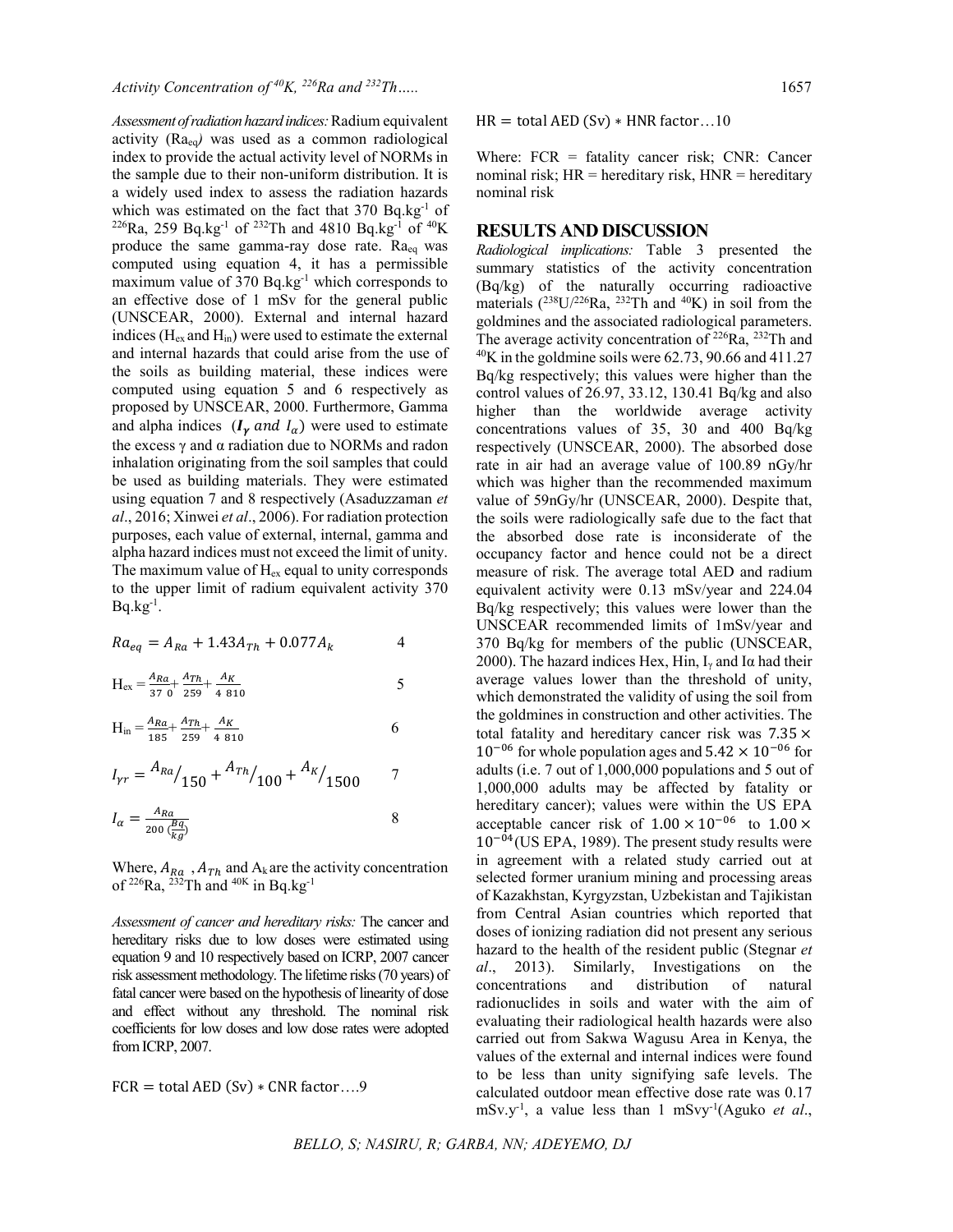2013). On the contrary, the average external hazard index and internal hazard index were 2.4 and 4.5, which were much higher than the recommended maximum permissible limit of unity for the gold mine tailings in the Province of Gauteng, South Africa

(Kamunda, 2017). In addition, Mangset and Sheyin, 2009 reported a very high concentration of  $^{226}$ Ra in mine tailings from mining and milling site in the Plateau State of Nigeria.

| Parameter                                       |                    | mean   | minimum | maximum | SD     |
|-------------------------------------------------|--------------------|--------|---------|---------|--------|
| NORMs activity concentration (Bq/kg)            | $^{226}Ra$         | 62.73  | 27.01   | 89.90   | 23.14  |
|                                                 | $232$ Th           | 90.66  | 63.03   | 109.84  | 16.06  |
|                                                 | 40 <sub>K</sub>    | 411.27 | 122.66  | 775.21  | 247.07 |
| Annual effective dose $(mSv/v)$                 | D(nGy/h)           | 100.89 | 73.67   | 123.21  | 18.97  |
|                                                 | AEDY               | 0.12   | 0.09    | 0.15    | 0.02   |
|                                                 | AED <sub>ine</sub> | 0.01   | 0.01    | 0.01    | 0.00   |
|                                                 | <b>Total AED</b>   | 0.13   | 0.10    | 0.16    | 0.02   |
| Hazard indices                                  | $Ra_{ca}$          | 224.04 | 166.92  | 272.69  | 40.03  |
|                                                 | $H_{ex}$           | 0.61   | 0.45    | 0.74    | 0.11   |
|                                                 | $H_{in}$           | 0.78   | 0.54    | 0.97    | 0.15   |
|                                                 | Iγ                 | 0.86   | 0.58    | 1.08    | 0.18   |
|                                                 | Iα                 | 0.31   | 0.14    | 0.45    | 0.12   |
| Fatality Cancer risk $(\times 10^{-6})$         | whole              | 7.10   | 5.26    | 8.60    | 1.28   |
|                                                 | adult              | 5.29   | 3.92    | 6.41    | 0.95   |
| Hereditary cancer risk $(\times 10^{-6})$       | whole              | 0.26   | 0.19    | 0.31    | 0.05   |
|                                                 | adult              | 0.13   | 0.10    | 0.16    | 0.02   |
| Total cancer risk ( $\times$ 10 <sup>-6</sup> ) | whole              | 7.35   | 5.45    | 8.92    | 1.33   |
|                                                 | adult              | 5.42   | 4.02    | 6.57    | 0.98   |
|                                                 |                    |        |         |         |        |

**Table 1**: Summary of radiological parameters for soil.

*Conclusion:* The activity concentration of 238U, 232Th and 40K was higher than the world average values of 35, 30 and 400 Bq/kg respectively. The average value of AED and that of Raeq were lower than the UNSCEAR recommended limits of 1mSv/year and 370 Bq/kg respectively for members of the public. The hazard indices Hex, Hin,  $I_{\gamma}$  and I $\alpha$  had their average values lower than the threshold of unity and the cancer risk was within the USEPA acceptable range of  $1.00 \times 10^{-06}$  to  $1.00 \times 10^{-04}$ . Hence, the mining activity poses no significant radiological hazard.

*Acknowledgments/Disclosure statements:* The authors will like to thank the management of Umaru Musa Yar'adua University, Katsina for providing available funds for this research through Tet fund research grant. The corresponding author being a current PhD student will like to acknowledge the efforts of his supervisors throughout this research.

#### **REFERENCES**

- Aguko, WO; Kinyua, R; Ongeri, RM (2013). Radiation Exposure Levels Associated with Gold Mining in Sakwa Wagusu Area, Bondo District, Kenya. *J. Phy. Sci and Innov*. Vol 5, Number 1, ISSN 2277-0119
- Asaduzzaman, KH; Khandaker, MU; Amin, YM; Bradley, DA (2016). Natural radioactivity levels and radiological assessment of decorative building materials in Bangladesh. *Ind and Built Environ.* 25(3):541–550.
- ASTM (1983). Standard Method for sampling surface soils for radionuclides, American Society for Testing Materials, Report No. C (PA: ASTM).
- ASTM (1986). Recommended practice for investigation and sampling soil and rock for engineering purposes, In: Annual Book of ASTM Standards; (04/08), American Society for Testing Materials, Report No. D, 420 (PA: ASTM).
- DEA (2010): The Framework for the Management of Contaminated Land, South Africa. Available online: http://sawic.environment.gov.za/documents/562 .pdf (accessed on 5 February 2018).
- IAEA (2004). Soil sampling for environmental contaminants, IAEA-TECDOC-1415, Austria.
- ICRP (2008). ICRP Publication 103. Recommendations of the International Commission of Radiological Protection, Annals of the ICRP, Vol. 32, 2-4
- ICRP (2007). 2006 recommendations of the International Commission on Radiological Protection, ICRP Publication 103, Pergamon Press, Oxford.
- Kamunda, C (2017). Human health risk assessment of environmental radionuclides and heavy metals

*BELLO, S; NASIRU, R; GARBA, NN; ADEYEMO, DJ*